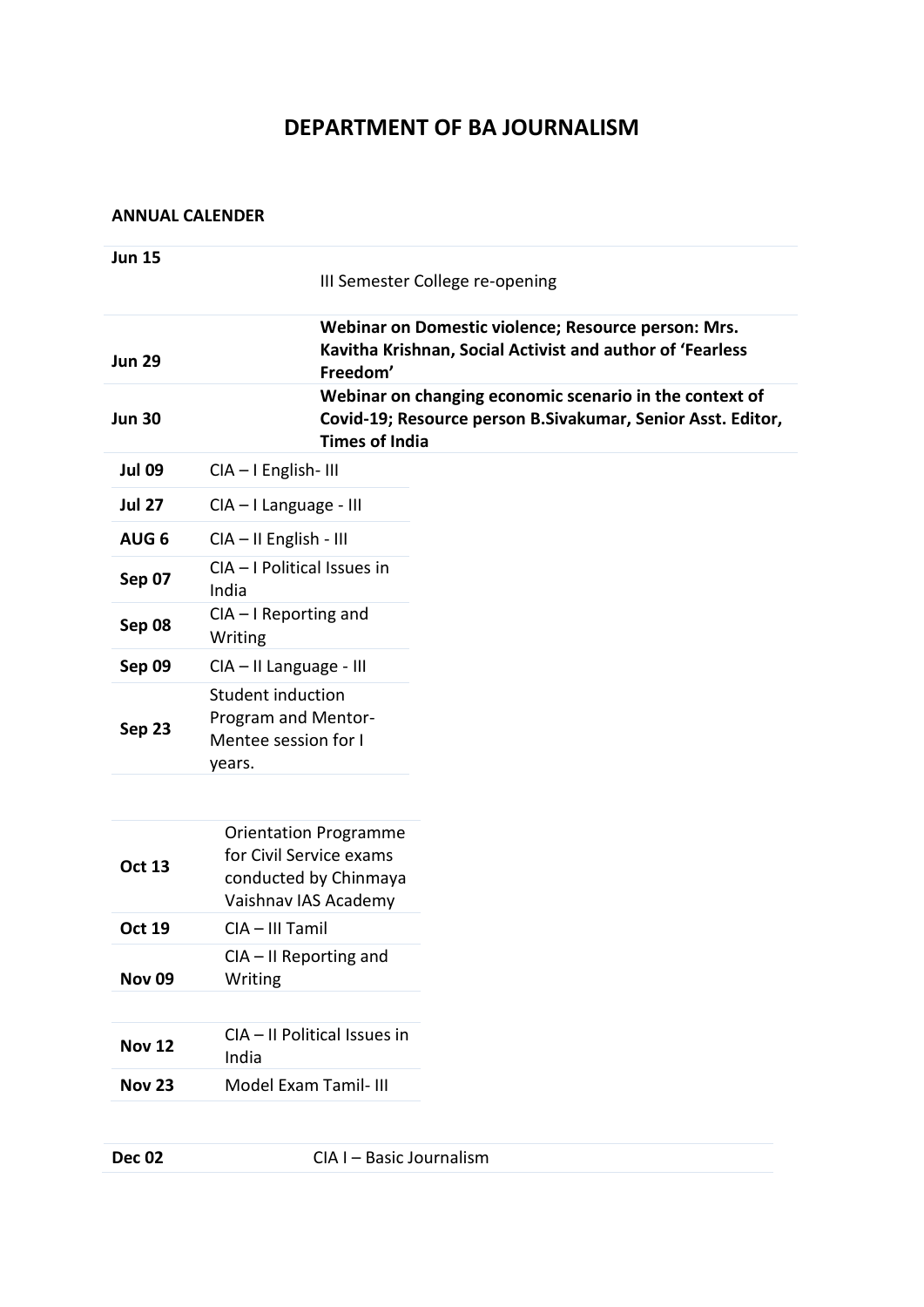| <b>Dec 03</b> | CIA I – History of the Press in India<br>&<br>CIA –Soft Skills - III |
|---------------|----------------------------------------------------------------------|
| <b>Dec 04</b> | CIA - EVS                                                            |
| <b>Dec 14</b> | CIA – I Sanskrit I                                                   |
| <b>Dec 21</b> | End Semester Examination - Language III                              |
| <b>Dec 22</b> | End Semester Examination - English III<br>&<br>$CIA - I$ English I   |
| <b>Dec 23</b> | End Semester Examination - Reporting and Writing                     |
| <b>Dec 24</b> | End Semester Examination - Political Issues in India                 |
| <b>Dec 28</b> | $CIA - I$ Tamil $I$ & Hindi I                                        |

| <b>Jan 06</b>     | CIA - II English - I                                      |
|-------------------|-----------------------------------------------------------|
| <b>Jan 11</b>     | <b>CIA II Basic Journalism</b>                            |
| <b>Jan 12</b>     | CIA - II History of Press<br>in India                     |
| <b>Jan 21</b>     | Photography Practical                                     |
| <b>Jan 22</b>     | <b>Webinar on Reporting</b><br><b>Public Opinion Poll</b> |
| <b>Jan 27</b>     | Improvement exam -<br>Sem-Language                        |
| <b>Jan 29</b>     | Improvement exam -<br>Sem - English                       |
|                   |                                                           |
| <b>Feb 03</b>     | <b>Webinar on Price control</b>                           |
|                   |                                                           |
| Feb 04            | <b>Webinar on Identifying</b><br><b>Fake news</b>         |
| Feb <sub>08</sub> | <b>CIA-I Indian Constitution</b><br>and Legal System      |
| Feb 09            | CIA - I Economic Issues in<br>India                       |
| <b>Feb 10</b>     | CIA-I Broadcast<br>Journalism                             |